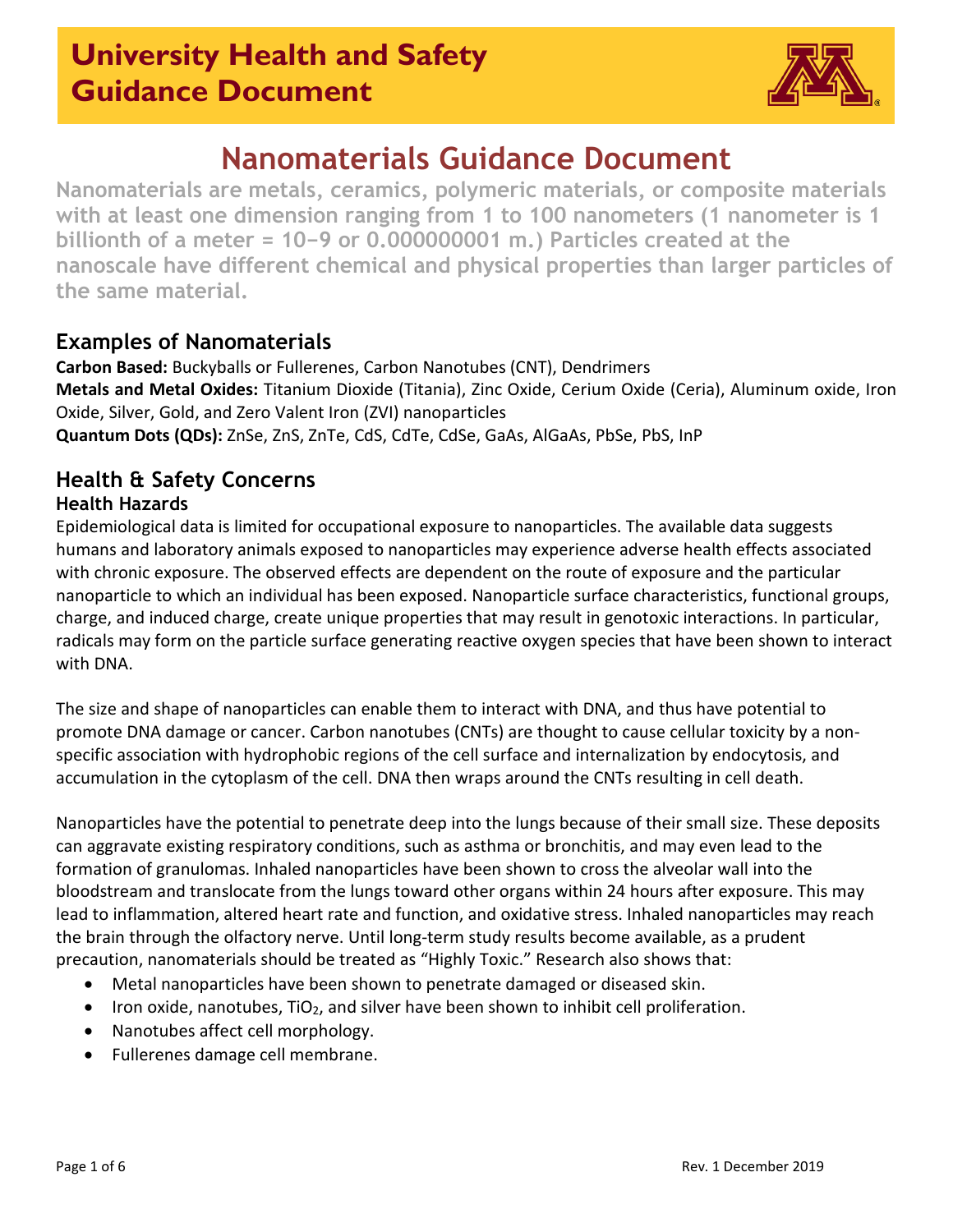

### **Fire Hazards**

Oxidation of nanoparticles can result in a fire hazard. Due to the high surface area to volume ratio and protective coating layers, nanoparticles can also have explosive potential. Due to oxidation sensitivity, even very small quantities of nanoparticles may cause fires and explosions. Nanoparticles freshly manufactured in an inert atmosphere display a significantly higher sensitivity to oxygen. This property can manifest itself by self-heating. Metallic nanoparticles may be more likely to self-heat when they form agglomerates and aggregates. Some metallic nanoparticles like aluminum, magnesium, and titanium are pyrophoric and will ignite on contact with air, requiring specialized handling precautions.

### **Exposure Concerns Exposure Routes and Factors**

Nanomaterial exposure potential is determined by the likelihood for airborne release, as inhalation is the most hazardous exposure. Solids bound to a substrate or matrix have a lower exposure potential than solids in the form of powders or pellets. Liquids in water-based suspensions or gels have a lower exposure potential than liquids in solvent-based suspensions or gels.

Active handling of nanoparticles as powders in non-enclosed systems poses the greatest risk for inhalation exposure. The level of inhalation hazard corresponds to the ability of nanoparticles to be dispersed as a dust (e.g., a powder) or an airborne spray or droplets. Aerosolization of nanoparticles should be avoided. Tasks that may generate aerosols of nanoparticles include: production of slurries, suspensions, or solutions; mechanical disruptions such as machining, sanding and drilling; cleanup and disposal, if not properly handled; and maintenance and cleaning of production systems or dust collection systems, if deposited nanoparticles are disturbed. These activities should only be done with proper engineering controls or personal protective equipment, while following the safe work practices below.

### **Exposure Limits**

The evaluation of nanomaterial effects on human health is ongoing. Research that has been done may not apply to all types of nanomaterial, and there are few defined exposure limits. Because of this, it is prudent to limit exposure to the lowest level achievable.

There are a few defined limits available. NIOSH recommended exposure level (REL) for elemental carbon particles (primarily from carbon nanotubes CNT and fibers CNF) are set at  $7\mu$ g/m<sup>3</sup> in 8-hr time weighted average (TWA). Also, due to the risk of developing lung cancer, nano-titanium dioxide is subject to a proposed permissible exposure limit (PEL) of 0.3 mg/m<sup>3</sup> in 8-hr TWA.

If airborne exposure to any type of nanomaterial is suspected, stop work and contact DEHS for assistance in conducting a hazard assessment and determining mitigation and monitoring protocols.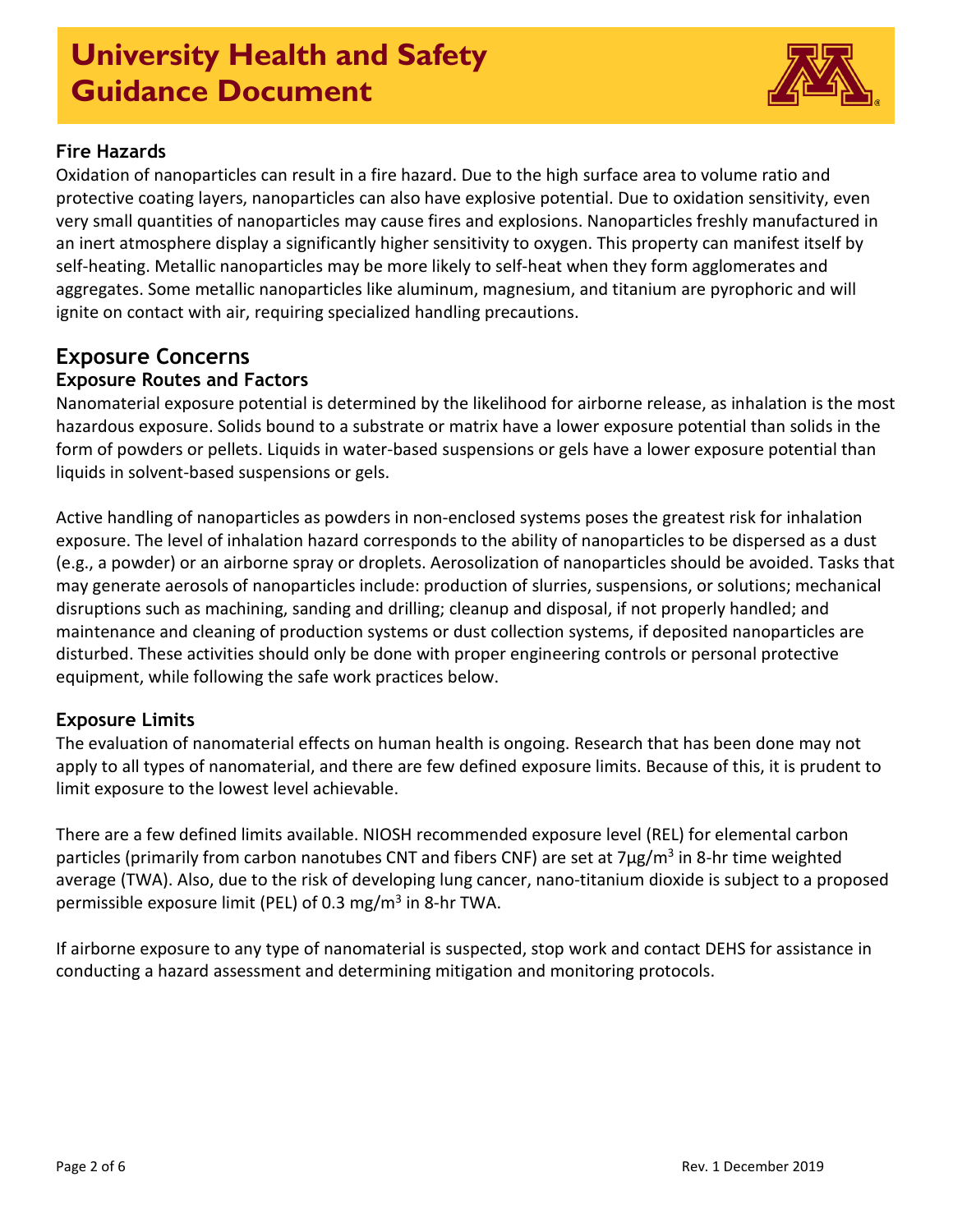

## **Safe Work Practices**

The following work practices are recommended to limit worker exposures to nanomaterials.

### **Selection of Materials**

- Select nanomaterials which are bound in a substrate, a matrix, in a water-based suspension, or a gel in order to decrease the risk of inhalation.
- Ensure metallic nanoparticles are coated with organic substances (this method is only used in solution) or electrostatically charged (reduces self-heating fire risk).
- Choose nanomaterials that are not pyrophoric, such as nanosilver or non-metallic nanoparticles. Avoid materials with a high degree of oxygen sensitivity such as freshly manufactured metallic nanomaterials.

## Table 1: Risk Level and Recommended Controls for Nanoparticles

| <b>Risk Level</b>                                                                                                                                                                                                                                                                                                                                                                                                      | <b>Recommended Controls</b>                                                                                                                                                                                                                                                                                                                                                                                                                                                                                                                                                                                                                                                                                                                                                                                                                                                                                                                                                                                                                                                                                                                                                                                                                                                                                                                                                                                                                                                                                                                                                                                                                                                                           |
|------------------------------------------------------------------------------------------------------------------------------------------------------------------------------------------------------------------------------------------------------------------------------------------------------------------------------------------------------------------------------------------------------------------------|-------------------------------------------------------------------------------------------------------------------------------------------------------------------------------------------------------------------------------------------------------------------------------------------------------------------------------------------------------------------------------------------------------------------------------------------------------------------------------------------------------------------------------------------------------------------------------------------------------------------------------------------------------------------------------------------------------------------------------------------------------------------------------------------------------------------------------------------------------------------------------------------------------------------------------------------------------------------------------------------------------------------------------------------------------------------------------------------------------------------------------------------------------------------------------------------------------------------------------------------------------------------------------------------------------------------------------------------------------------------------------------------------------------------------------------------------------------------------------------------------------------------------------------------------------------------------------------------------------------------------------------------------------------------------------------------------------|
| Low Risk of Exposure<br>No potential for airborne release<br>(when handling)<br><b>Material State</b><br>Solid: bound in substrate or<br>matrix<br>Liquid: water-based liquid<br>suspensions or gels<br>Gas: with no potential for release<br>into air.<br><b>Activities:</b><br>• Non-destructive handling of<br>solid engineered<br>nanoparticle composites or<br>nanoparticles permanently<br>bonded to a substrate | Storage and labeling: Store in sealed container and secondary containment with<br>$\bullet$<br>other compatible chemicals. Label chemical containers with the identity of contents<br>(include the term "nano" in descriptor).<br>Housekeeping: Clean all surfaces potentially contaminated with nanoparticles (i.e.,<br>$\bullet$<br>benches, glassware, and apparatus) at the end of each operation using a HEPA<br>vacuum and/or wet wiping methods. DO NOT dry sweep or use compressed air.<br>Hygiene: Wash hands frequently. Upon leaving the work area, remove any PPE and<br>$\bullet$<br>wash hands, forearms, face, and neck.<br>Notification: If you will be dosing animals with the nanomaterial, work closely with<br>$\bullet$<br>Research Animal Resources (RAR) to make sure staff are notified appropriately and<br>to fulfill cage labeling/management requirements<br>Eye protection: Wear proper safety glasses with side shields (for powders or liquids<br>$\bullet$<br>with low probability for dispersion into the air).<br>Face protection: Use face shield if there is a potential for splashing.<br>$\bullet$<br>Gloves: Wear disposable gloves to match the hazard, including consideration of<br>$\bullet$<br>other chemicals used in conjunction with nanomaterials. Gauntlet-type/wrist-length<br>gloves with extended sleeves are recommended. Double glove as risk increases.<br>Change gloves at least every 2 hours, as particles can permeate through<br>deformations caused by wearing gloves.<br>For CNTs wear nitrile over Latex. For TiO <sub>2</sub> , wear PT Latex, Nitrile or<br>$\circ$<br>Neoprene. For Graphite use Latex, Nitrile, Neoprene or Vinyl. |
| <b>Moderate Risk of Exposure</b>                                                                                                                                                                                                                                                                                                                                                                                       | Body protection: Wear laboratory coat and long pants (no cuffs).<br>Follow recommended controls for "Low Risk of Exposure" and the following, as                                                                                                                                                                                                                                                                                                                                                                                                                                                                                                                                                                                                                                                                                                                                                                                                                                                                                                                                                                                                                                                                                                                                                                                                                                                                                                                                                                                                                                                                                                                                                      |
| Moderate potential for airborne<br>release (when handling)                                                                                                                                                                                                                                                                                                                                                             | appropriate:<br>Fume Hood, Biosafety Cabinet, or Enclosed System: Perform work in a laboratory-<br>type fume hood, biosafety cabinet (must be ducted if used in conjunction with                                                                                                                                                                                                                                                                                                                                                                                                                                                                                                                                                                                                                                                                                                                                                                                                                                                                                                                                                                                                                                                                                                                                                                                                                                                                                                                                                                                                                                                                                                                      |
| <b>Material State</b><br>Solid: powders or pellets<br>Liquid: solvent-based liquid<br>suspensions or gels<br>Air: potential for release into air<br>(when handling)                                                                                                                                                                                                                                                    | volatile compounds), powder handling enclosure, or enclosed system (i.e., glove<br>box, glove bag, or sealed chamber).<br>Preparation: Line workspace with absorbent materials.<br>Transport: Use sealed containers with secondary containment when moving<br>$\bullet$<br>material between laboratories or buildings<br>Signage: Post signs in area indicating nanomaterials in use.<br>٠                                                                                                                                                                                                                                                                                                                                                                                                                                                                                                                                                                                                                                                                                                                                                                                                                                                                                                                                                                                                                                                                                                                                                                                                                                                                                                            |
| <b>Activities</b>                                                                                                                                                                                                                                                                                                                                                                                                      | Materials: Use antistatic paper and/or sticky mats with powders.<br>$\bullet$                                                                                                                                                                                                                                                                                                                                                                                                                                                                                                                                                                                                                                                                                                                                                                                                                                                                                                                                                                                                                                                                                                                                                                                                                                                                                                                                                                                                                                                                                                                                                                                                                         |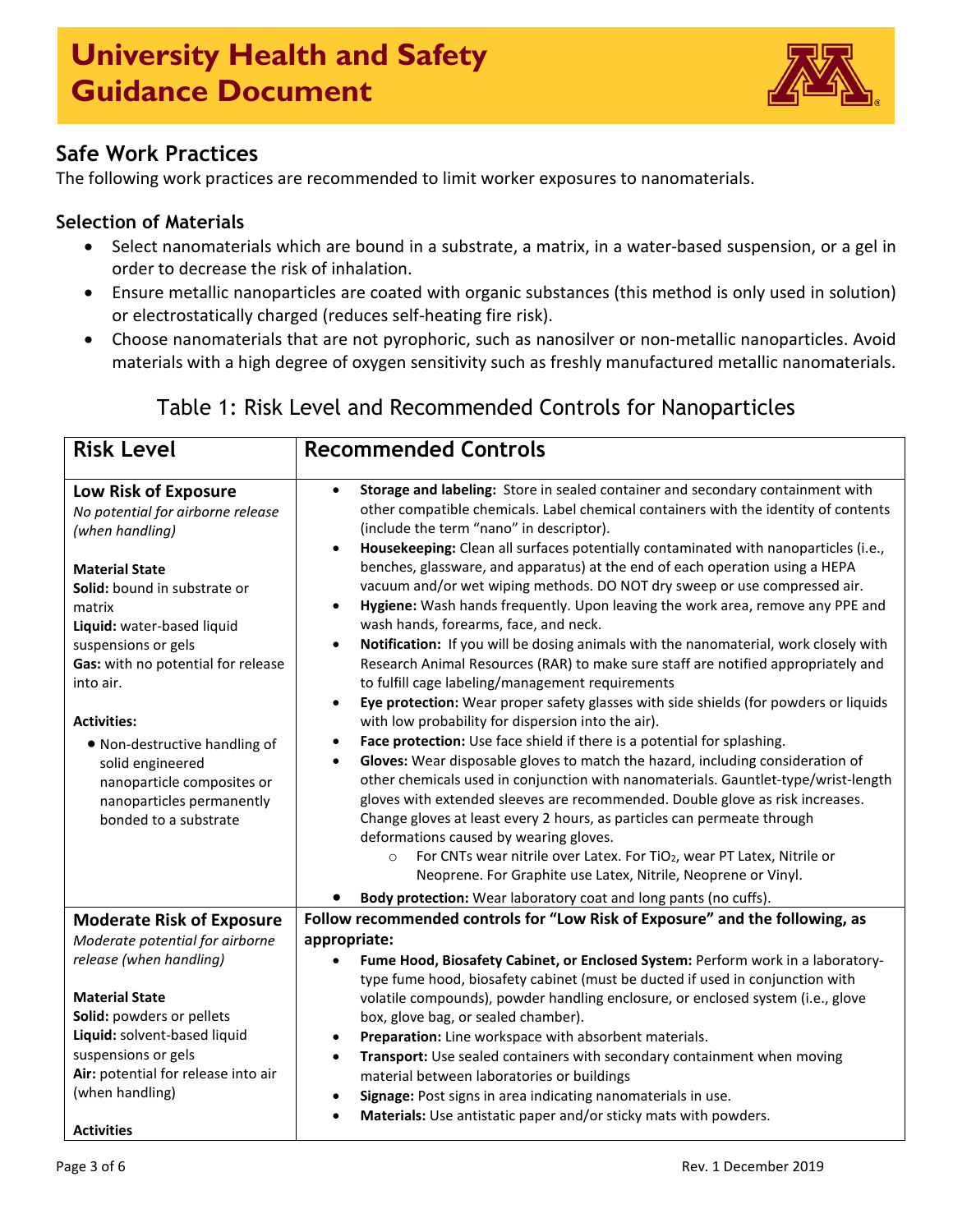

| <b>Risk Level</b>                                                                                                                                                                                                                                                                    | <b>Recommended Controls</b>                                                                                                                                                                                                                                                                                                                                                                                                                                                                                                                                                                                                                                                                                                                                                                                           |
|--------------------------------------------------------------------------------------------------------------------------------------------------------------------------------------------------------------------------------------------------------------------------------------|-----------------------------------------------------------------------------------------------------------------------------------------------------------------------------------------------------------------------------------------------------------------------------------------------------------------------------------------------------------------------------------------------------------------------------------------------------------------------------------------------------------------------------------------------------------------------------------------------------------------------------------------------------------------------------------------------------------------------------------------------------------------------------------------------------------------------|
| • Pouring, heating, or mixing<br>liquid suspensions (e.g.,<br>stirring or pipetting), or<br>operations with high degree<br>of agitation involved (e.g.,<br>sonication)<br>• Weighing or transferring<br>powders or pellets<br>• Changing bedding out of<br>laboratory animal cages   | Eye protection: Wear proper splash goggles (for liquids with powders with moderate<br>$\bullet$<br>to high probability for dispersion into the air).<br>Body protection: Wear laboratory coat made of non-woven fabrics with elastic at<br>$\bullet$<br>the wrists (disposable Tyvek®-type coveralls preferred).<br>Clean-up: At the end of each operation, decontaminate all work surfaces potentially<br>contaminated with nanoparticles (e.g., benches, glassware, apparatus) using a wet<br>wipe and/or HEPA-vacuum. Do not use dry sweep or use compressed air.<br>Respiratory Protection: If working with engineering controls is not feasible,<br>respiratory protection may be required (i.e., N95 respirator, or one fitted with a P-<br>100 cartridge). Consult DEHS at (612) 626-6002 for more information |
| <b>High Risk of Exposure</b><br>High potential for airborne<br>release (when handling)<br><b>Material State</b><br>Solid: powders or pellets with<br>significant potential for release                                                                                               | Follow recommended controls for "Moderate Risk of Exposure", and the following:<br>Enclosed System: Perform work in an enclosed system (i.e., glove box, glove bag, or<br>$\bullet$<br>sealed chamber).<br>Body protection: Wear disposable Tyvek®-type coveralls with head coverage.                                                                                                                                                                                                                                                                                                                                                                                                                                                                                                                                 |
| into air<br>Gas: suspended in gas                                                                                                                                                                                                                                                    |                                                                                                                                                                                                                                                                                                                                                                                                                                                                                                                                                                                                                                                                                                                                                                                                                       |
| <b>Activities</b><br>• Generating or manipulating<br>nanomaterials in gas phase<br>or in aerosol form.<br>• Furnace operations<br>• Cleaning reactors<br>• Changing filter elements<br>• Cleaning dust collection<br>systems.<br>• High speed abrading /<br>grinding nanocomposites. |                                                                                                                                                                                                                                                                                                                                                                                                                                                                                                                                                                                                                                                                                                                                                                                                                       |

## **Spill Information**

### *Personnel Exposure Procedures*

- 1. Flush contamination from eyes/skin for a minimum of 15 minutes. Remove any contaminated clothing.
- 2. Take a copy of the Safety Data Sheet (SDS) of any chemical(s) involved with you when seeking medical treatment.
- 3. Report potential exposures to your Principal Investigator/Laboratory Supervisor.
- 4. File an incident report.

### *Spill Response Procedures*

- 1. **Notify:** Alert workers near spill to avoid entering the area. Post signs in area or on door of lab. Eliminate sources of ignition. Report spill to your Principal Investigator/Lab Supervisor.
- 2. **Assess:** Are you able to clean up the spill yourself?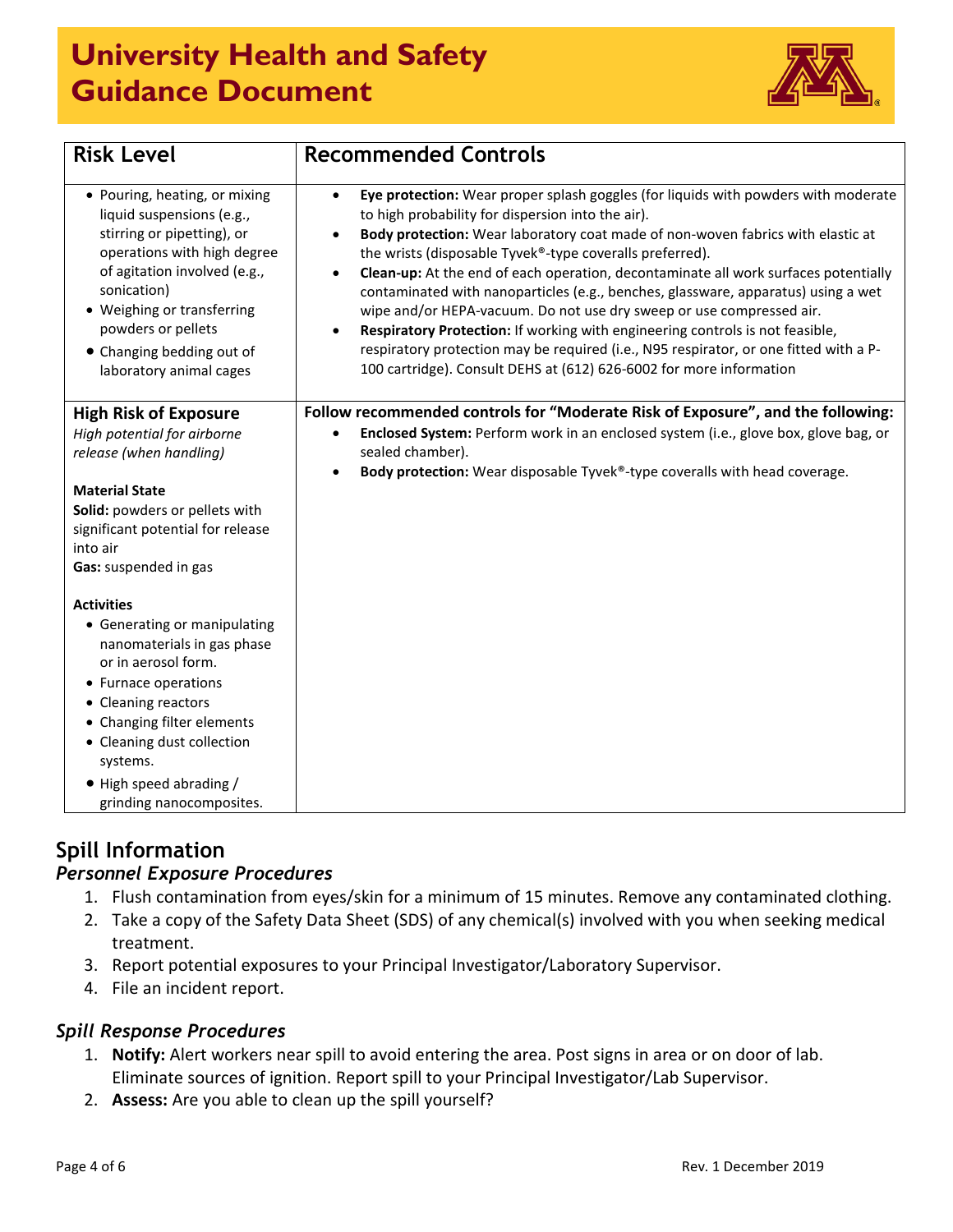

- a. If yes, proceed with spill cleanup. This is appropriate if it is a small spill, you are knowledgeable about the hazards of the spill, it can be cleaned up within 15 minutes, and there are cleanup supplies available.
- b. If no, obtain spill assistance. Contact DEHS at (612) 612-6002.
- 3. **Protect Yourself:** Don appropriate PPE (NOTE: Respiratory protection may be required if spill / release is outside the engineering control device. If you are not fit-tested for respiratory protection and you feel it is necessary, do not clean up the spill - instead, contact DEHS at (612) 626-6002 for assistance).
- **4. Cleanup Spill:** Use methods listed below. Avoid dry sweeping or using compressed air.
- 5. **Dispose:** Dispose of used cleaning materials and wastes as hazardous waste.
- 6. **Report:** File incident report.

### *For powders:*

- Use a dedicated, approved HEPA vacuum whose filtration effectiveness has been verified.
- Consider possible pyrophoric hazards associated with vacuuming up nanoparticles.
- Do not sweep dry nanoparticles or use compressed air.
- Wet wipe using damp cloths with soaps or cleaning oils, or commercially available wet or electrostatic microfiber cleaning cloths.
- Be sure to consider any possible incompatibilities of nanoparticles with the cleanup solvent.

### *For liquid dispersions:*

• Apply absorbent material (appropriate for the solvent in the dispersion) to liquid spill.

## **Chemical Waste**

Dispose of excess nanomaterials, solutions and unwanted labware that has not been de-contaminated as hazardous waste.

### *General Nanomaterial Waste Management Practices*

- 1. Manage according to [hazardous waste program requirements](http://www.dehs.umn.edu/PDFs/CWG2017.pdf) at the University.
- 2. Label nanomaterial waste containers at all times. Specify the nanomaterial and its hazard characteristic (or the hazard characteristic of the parent material) on container labels; make sure to include the word "nano" as a descriptor.
- 3. Keep containers closed at all times when not in use.
- 4. Maintain containers in good condition and free of exterior contamination.

**Solid waste** (dry nanoparticle product, filter media containing nanoparticles, debris / dust from nanoparticles bound in matrix):

- Follow the General Nanomaterial Waste Management Practices, listed above.
- Collect waste in rigid container with tight fitting lid.

**Liquid waste** (suspension containing nanoparticles):

- Follow the General Nanomaterial Waste Management Practices, listed above.
- Indicate both the chemical constituents of the solution and their hazard characteristics, and the identity and approximate percentage of nanoparticles on container labels.
- Use leak proof containers that are compatible with all contents.